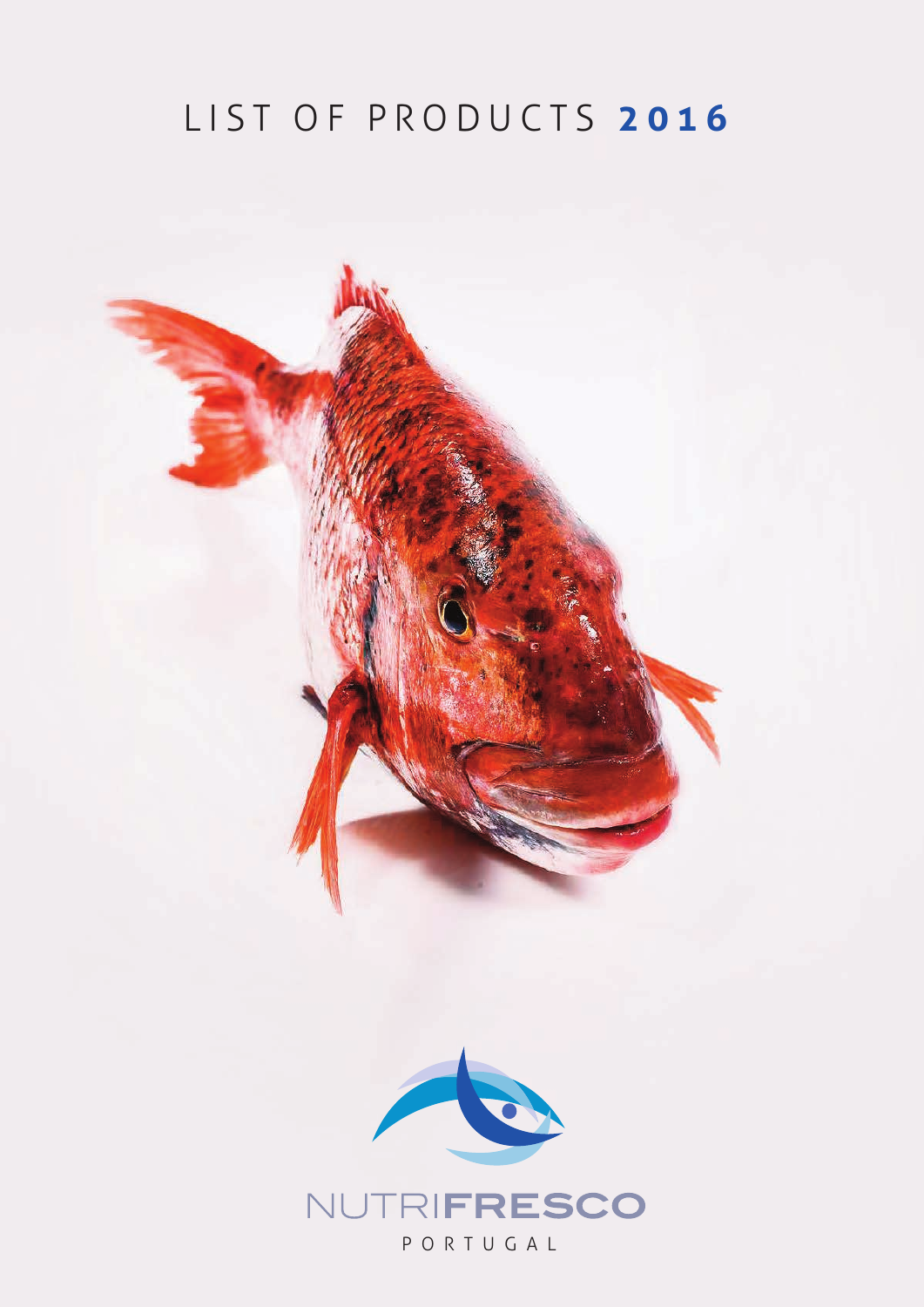

# TREASURES OF THE SEA

**With a privileged position on the south coast of Portugal, NutrifrescO is the ultimate provider of the finest marine species, caught off the coast and delivered straight to your door**

ESTABLISHED by a specialist team in southern Portugal, NUTRIFRESCO provides the catering and hospitality industry with the finest quality seafood, caught in the so-called 'Golden Triangle', a point where the Northern Atlantic meets the North African coast and the Mediterranean Sea. It is this unique combination of coastal conditions that provide a medley of varied and exceptional marine species.

NUTRIFRESCO is the first choice of some of the best restaurants and world-renowned Michelin chefs, but it's not just because of its exceptional products. With modern headquarters and a specialist team that's passionate about its field, NUTRIFRESCO is founded on the strictest standards of quality control, safety and hygiene, where customer satisfaction is paramount.

#### *For more information or to place an order, find our contact details below:*

#### **General Queries**

*From 9am to 1pm and 2pm to 6pm* Tel: 289 589 709 Fax: 289 585 501

geral@nutrifresco.pt

#### **Orders**

*From 9am to 1pm and 2pm to 6pm* Tel: 289 589 709

*From 6pm to 12am* Mob: 91 55 88 247 Fax: 289 585 501

encomendas@nutrifresco.pt

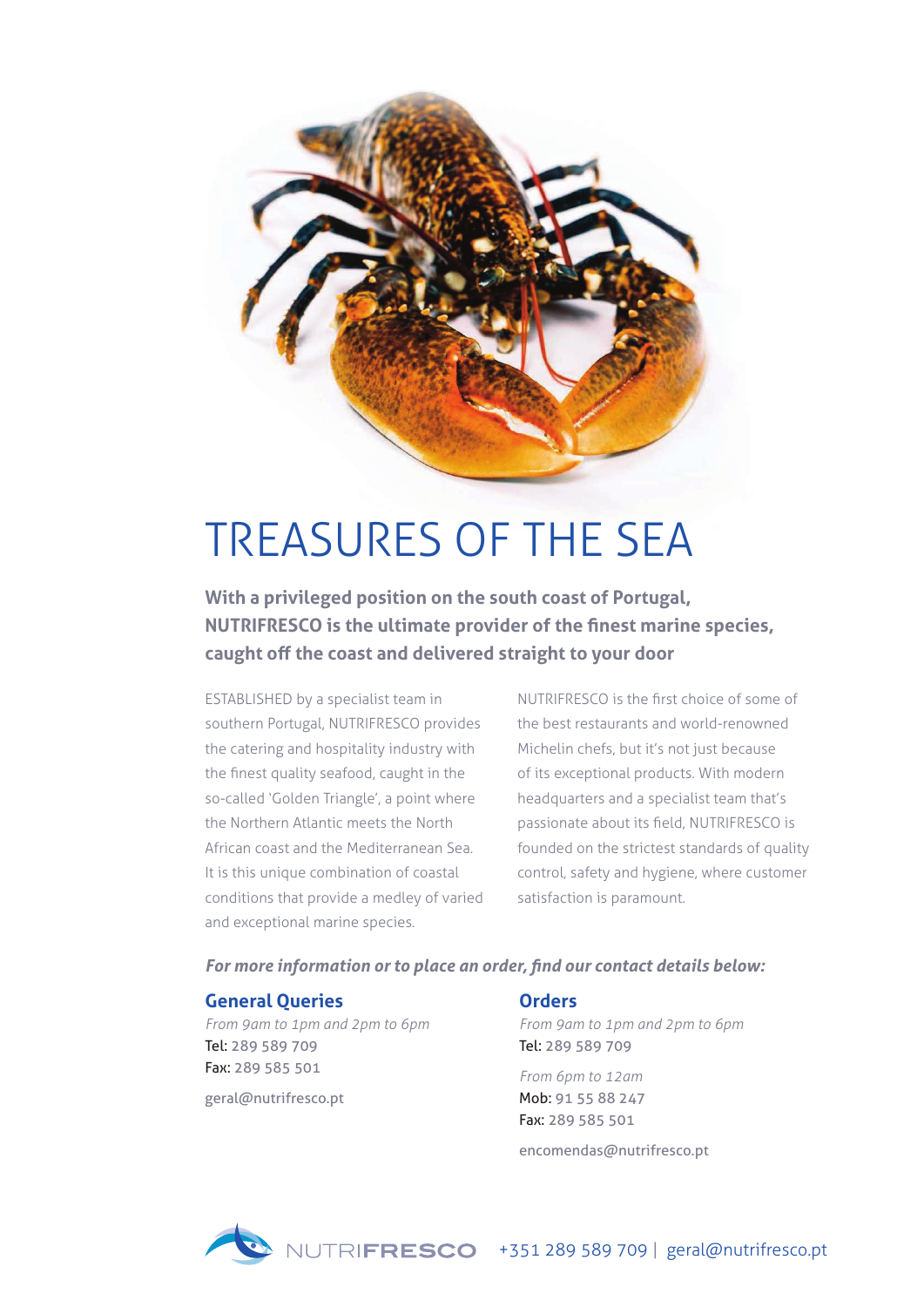### **fresh fish**

Forkbeard *Phycis phycis* 

White Hake *Urophycis tenuis* 

White halibut *Hippoglossus hippoglossus* 

Bluefish *Pomatomus saltator* 

Shortfin Mako Shark *Isurus oxyrinchus* 

Megrim *Lepidorhombus whiffiagonis* 

Yellowfin Tuna *Thunnus albacares* 

Skipjack Tuna *Katsuwonus pelamis* 

Bigeye Tuna *Thunnus obesus*

Atlantic Bluefin Tuna *Thunnus thynnus* 

Albacore *Thunnus alalunga* 

Bastard Sole *Microchirus spp.* 

Thickback Sole *Microchirus variegatus* 

Atlantic Cod *Gadus morhua* 

Whiting *Merlangius merlangus* 

Gulper Shark *Centrophorus granulosus*  Axillary Seabream *Pagellus acarne* 

Common Pandora *Pagellus erythrinus* 

Yellowmouth Barracuda *Sphyraena viridensis* 

European Anchovy *Engraulis encrasicolus* 

Cuckoo Wrasse *Labrus bimaculatus* 

Ballan Wrasse *Labrus bergylta* 

Bogue *Boops boops* 

Atlantic Gobies *Gobius spp.* 

Red Gurnard *Aspitrigla cuculus*

Common Smooth Hound *Mustelus mustelus* 

Tope Shark *Galeorhinus galeus* 

Large-eye Dentex *Dentex macrophthalmus*

Swallowtail Seaperch *Anthias anthias* 

Blackbelly Rosefish *Helicolenus dactylopterus* 

False Scad *Caranx rhonchus* 

Atlantic Horse Mackerel *Trachurus trachurus* 

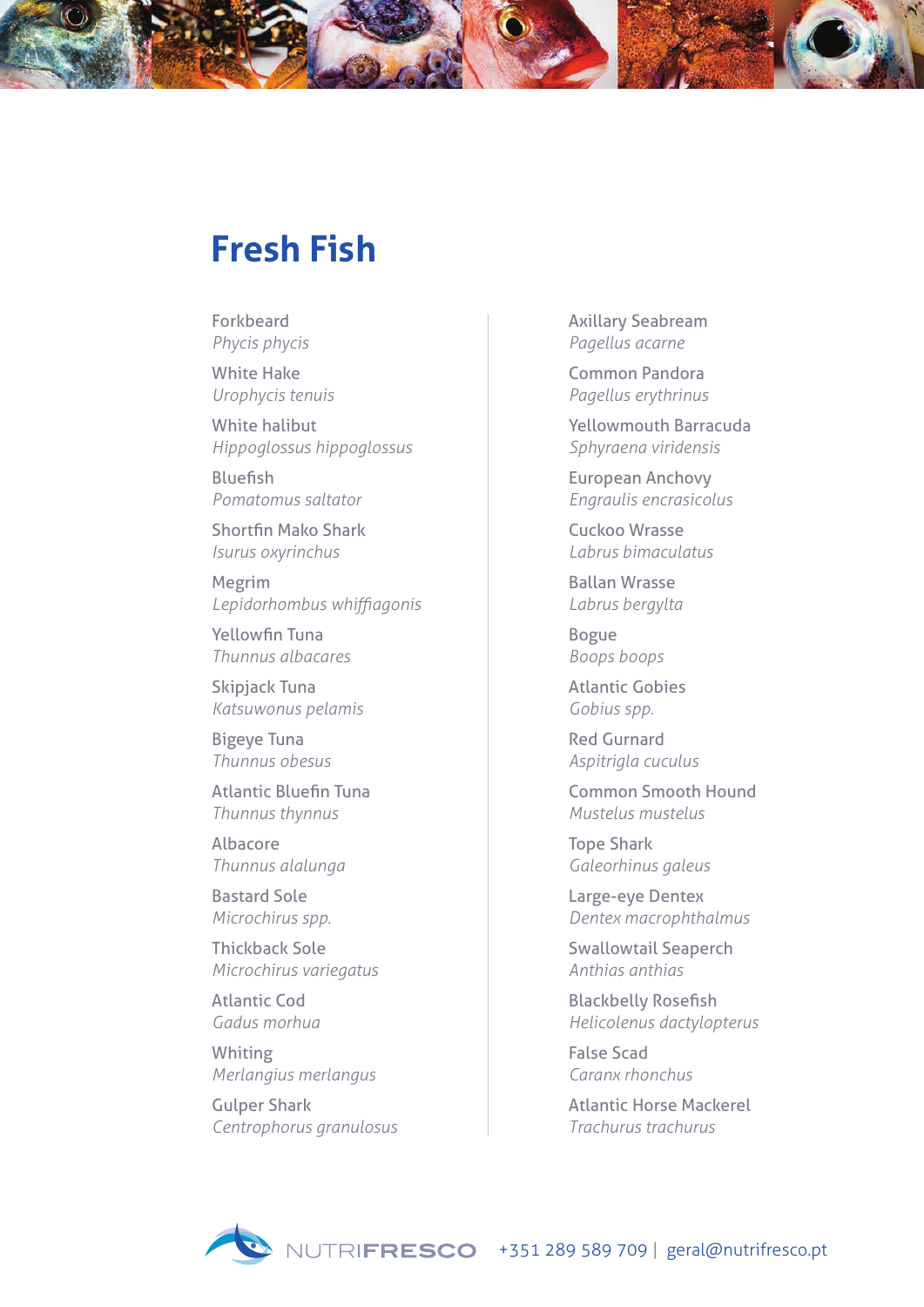Blue Jack Mackerel *Trachurus picturatus* 

Portuguese Dogfish *Centroscymnus coelolepis*

Four-spot Megrim *Lepidorhombus boscii* 

Spotted Flounder *Citharus linguatula* 

Chub Mackerel *Scomber japonicus*

Atlantic Pomfret *Brama brama* 

Lusitanian Toadfish *Halobatrachus spp.* 

Atlantic Wreckfish *Polyprion americanus* 

Black Seabream *Spondyliosoma cantharus* 

Meagre *Argyrosomus regius* 

Morocco Dentex *Dentex maroccanus* 

Common Dolphinfish *Coryphaena hippurus* 

Blue Ling *Molva macrophthalma* 

Gilthead Seabream *Sparus aurata* 

White Trevally *Pseudocaranx dentex* 

European Eel *Anguilla anguilla*  **Oilfish** *Ruvettus pretiosus* 

Swordfish *Xiphias gladius* 

Atlantic Blue Marlin *Makaira nigricans* 

Pouting *Trisopterus luscus* 

Sand Steenbras *Lithognathus mormyrus* 

Blacktail Comber *Serranus atricauda* 

White Grouper *Epinephelus aeneus* 

Kitefin Shark *Dalatias licha* 

Blackspot Seabream *Pagellus bogaraveo*

Alfonsino *Beryx decadactylus* 

Bullet Tuna *Auxis rochei* 

European River Lamprey *Lampetra fluviatilis* 

Blackmouth Catshark *Galeus melanostomus* 

Wedge Sole *Dicologlossa cuneata*

Sand Sole *Solea lascaris*

Common Sole *Solea solea*

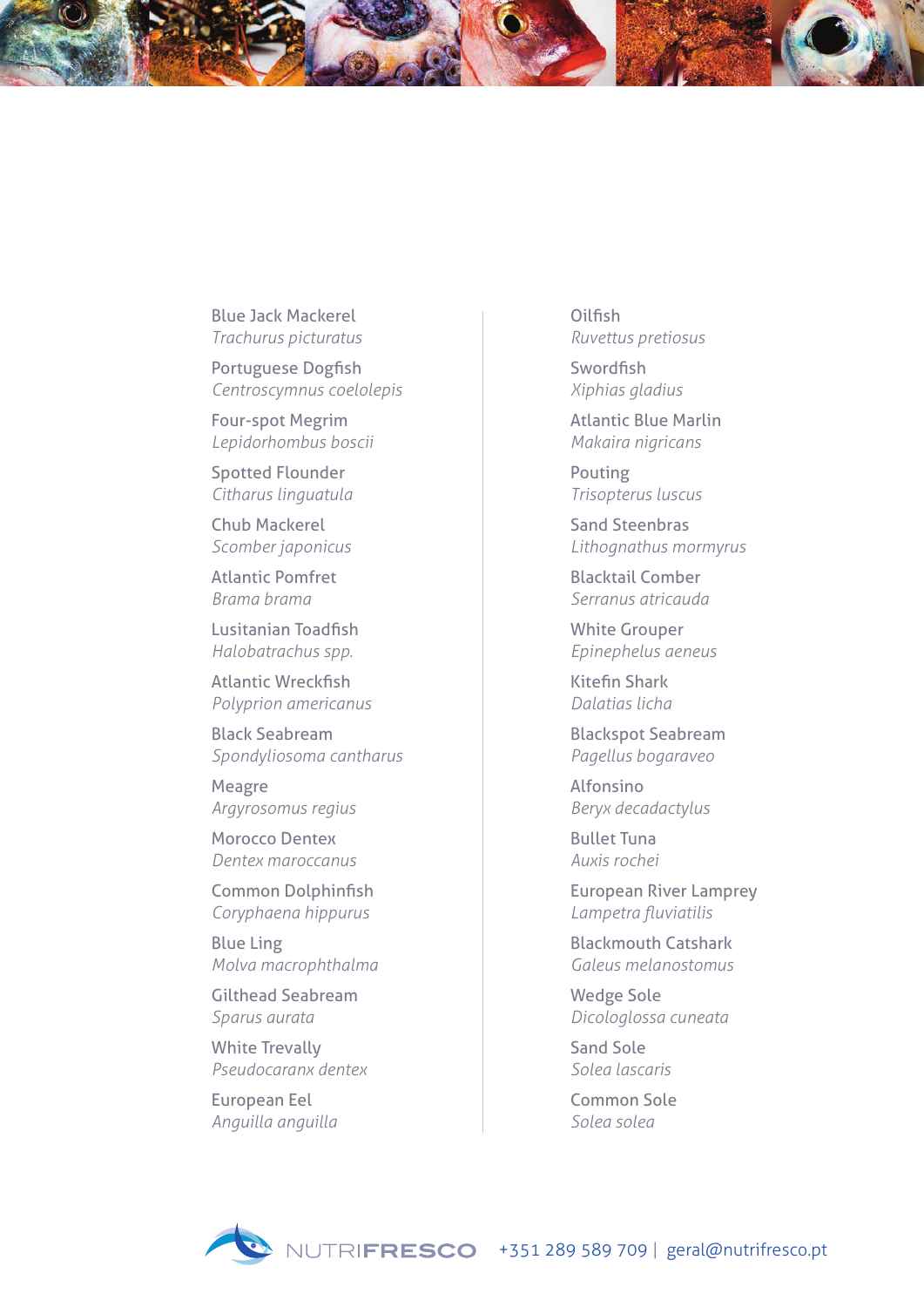Senegalese Sole *Solea senegalensis* 

Naked Sole *Gymnachirus nudus*

Greater Amberjack *Seriola dumerili* 

Leafscale Gulper Shark *Centrophorus squamosus* 

Red Pandora *Pagellus bellottii* 

Little Tunny Euthynnus Alletteratus

Dusky Grouper *Epinephelus marginatus* 

Grouper *Epinephelus guaza*

Moray Eel *Muraenidae* 

Annular Seabream *Diplodus annularis*

Plain Bonito *Orcynopsis unicolor*

Blue Butterfish *Stromateus fiatola* 

Red Porgy *Pagrus pagrus* 

Rubberlip Grunt *Plectorhinchus mediterraneus* 

Pink Dentex *Dentex gibbosus*

Common Dentex *Dentex dentex* 

Redbanded Seabream *Pagrus auriga*

Catshark *Scyliorhinus spp.*

Garfish *Belone belone* 

John Dory *Zeus faber* 

Silvery John Dory *Zenopsis conchifer* 

Sand Smelt *Atherina presbyter*

Greater Weever *Trachinus draco* 

Barred Hogfish *Bodianus scrofa* 

Grey Triggerfish *Balistes carolinensis* 

Orange Roughy *Hoplostethus atlanticus* 

Nile Perch *Lates niloticus* 

European Hake *Merluccius merluccius* 

Turbot *Psetta maxima* 

Silver Scabbardfish *Lepidopus caudatus*

Black Scabbardfish *Aphanopus carbo*

**Skate** *Raja spp.*